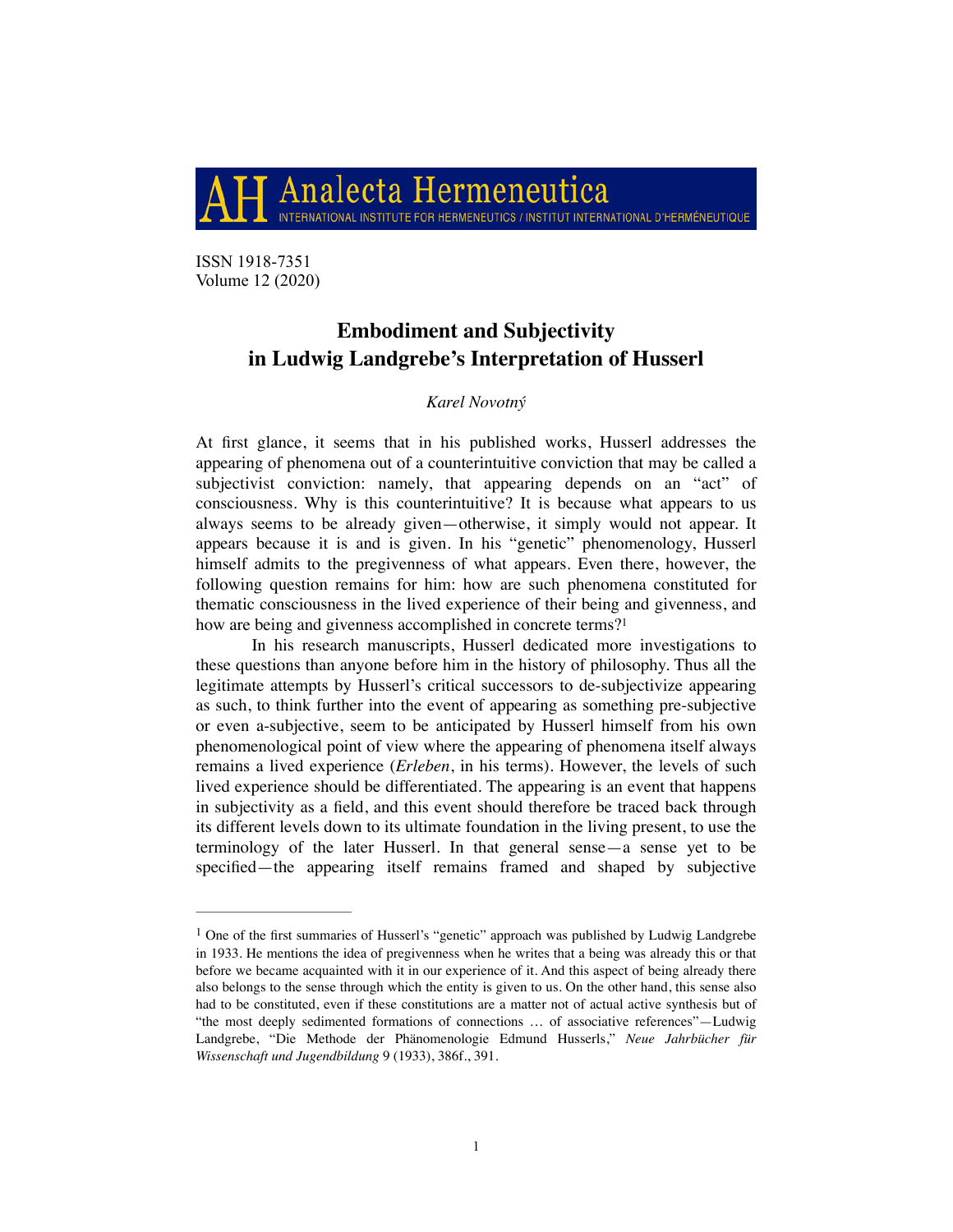functioning, even if the subjectivity of the transcendental life implied in this functioning is a pre-egoic subjectivity.

How is it possible, even today, to appreciate how subtly Husserl was able to uncover the complexity of experience by approaching the question "how is it possible that things appear?" from his own particular perspective—a perspective that sees subjectivity as where the appearing is experienced (*erlebt*) and where its phenomena are given: a "where" that might even be originally instituted by the very life event of appearing as the primal locus (*Urstätte*) of all phenomena[?2](#page-1-0)

<span id="page-1-1"></span>One way to approach this question (a way that Ludwig Landgrebe, like other Husserlian phenomenologists of his generation, followed) is to focus not only on the inner time-constitution of phenomena (or even, on the Heideggerian path, on ek-static temporality), but also on the bodily circumstances of lived experience. The questions that Landgrebe raises in this context allow us to approach the problem of how the "where" of the experiential appearing of the phenomena is connected with the bodily circumstances (if any) of this appearing. This is certainly one of the convictions that Landgrebe repeatedly expresses in his papers from the 1960s and 1970s.

Now in other philosophical approaches, a question regarding the subjectivity of appearing might be seen as irrelevant—indeed, for some, any question at all concerning subjectivity is irrelevant. But insofar as phenomenology consists in an investigation of experience that at the very least presupposes the first-person perspective as its point of departure and as the theme of its research, the question of the subjective and bodily character of the appearing retains its relevance, even if this is neither its only point of departure nor the sole or main theme of its research. From this perspective, the aim of this paper is to show that in Landgrebe's interpretation of Husserl, the subjective character of appearing and the bodily dimension of appearing are closely linked, and that in their mutual irreducibility, they are inseparable from the lived experience of appearing.

#### **Self-awareness through Inner Time-Consciousness**

What do we mean by the subjectivity of appearing in Husserl? In the static phenomenological perspective that characterizes the beginning of Husserl's work, one elementary sense of the subjectivity of appearing as lived experience is already established, that of the pre-reflective self-awareness of every experience.

<span id="page-1-0"></span> $\frac{2}{3}$  $\frac{2}{3}$  $\frac{2}{3}$ "This primal locus is my living streaming present, the streaming life in which everything holding good for me and existing for me arises as a thing, a process, another human being, I myself as one human being among others—even, universally, as the world I live in, in such a way that all of this will now be taken purely as my subjective phenomenon, just as it arises, and as nothing other than a moment of this life itself" —Edmund Husserl, *Späte Texte über Zeitkonstitution (1929–1934). Die C-Manuskripte*, ed. Dieter Lohmar, *Husserliana Materialien* VIII (Dordrecht: Springer, 2006), 41 (subsequently cited as Hua Mat VIII).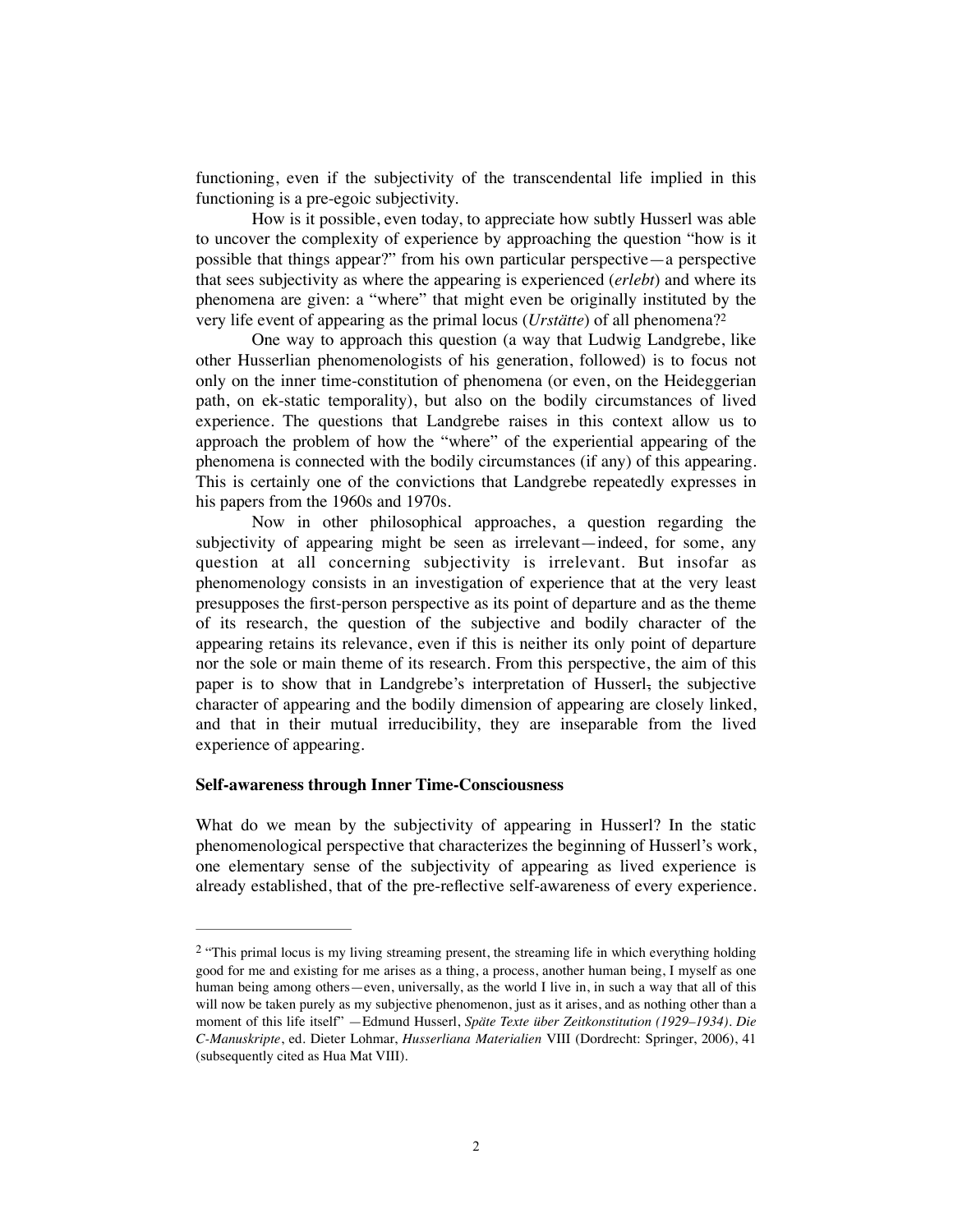Experiences exist and are accessible to me as my experiences; no matter how diverse and strange they might be in their content, they are still lived by me, otherwise they could not be experiences at all. In this elementary sense they remain mine even if they are mine only in a non-thematic, implicit, or "tacit" way[.3](#page-2-0)

<span id="page-2-1"></span>Experiences are subjective in the sense of being mine, but not in the sense that their content would be private, because even the classical static model of appearing—where everything that appears is mediated, "given" through apperceptions (apperceptive and appresenting meanings that let objects of consciousness appear *as* something)—already implies that the appearing intentional object is an intersubjective one in various ways. Yet all of these elements of the classical concept of appearing as the synthetic activity relating given, non-intentional contents to intentional objects through apprehensions and appresentations nevertheless remain subjective, at least in their manner of givenness: they are all *my* lived experiences, or in other words, they remain subjective as an event or immanent process of lived experiencing; they are all primordially mine. To put it another way, the appearing of phenomena through all these apperceptive forms of objectivation (which do indeed turn out to be intersubjectively mediated in many ways) presupposes the irreducible, primordial, subjective element of lived experience. But Husserl did not stop there. Instead, he inquired further back into the genesis of the event of lived experience as a subjective event. Since all active performance has a passive substratum, a certain "hyletic" pregivenness might be correlated with an "anonymously" functioning I. In the very middle of these processes—which are at work in both the "anonymous" or "non-actional" functioning that occurs without the active participation of the I and the "actional" performances where

<span id="page-2-0"></span><sup>&</sup>lt;sup>[3](#page-2-1)</sup> Dan Zahavi uses the term "tacit self-awareness" to refer to this feature of every lived experience; see his summary of this first elementary condition of the subjectivity of appearing as lived experience: "Husserl took first-personal givenness to be something that essentially characterizes experiential life. It is something the experiences cannot lack without ceasing to be experiences. At its most primitive, self-consciousness is simply a question of having first-personal access to one's own consciousness; it is a question of the first-personal givenness or manifestation of experiential life"—Dan Zahavi, *Subjectivity and Selfhood*: *Investigating the First-Person Perspective* (Cambridge, MA: The MIT Press, 2005), 51.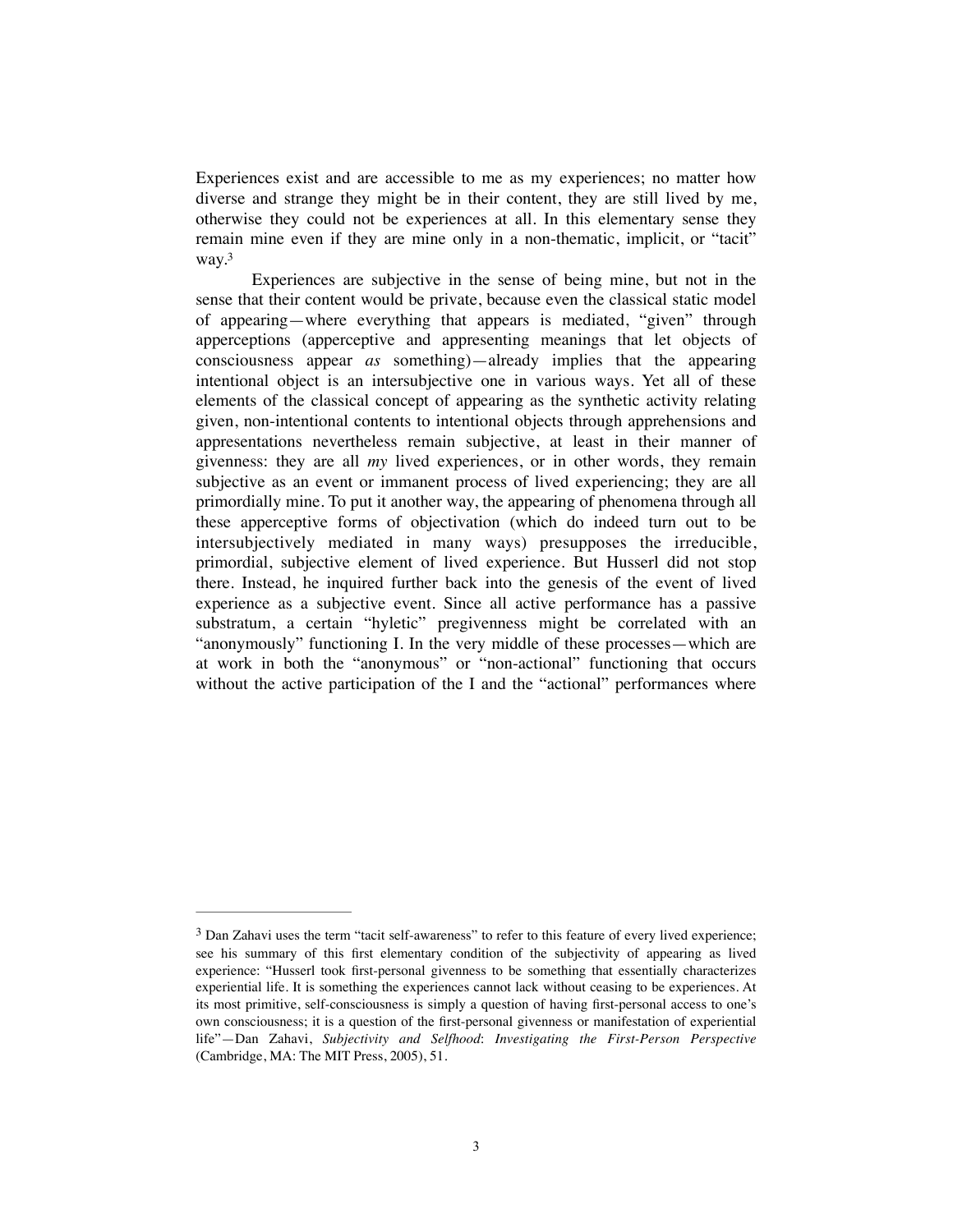<span id="page-3-3"></span>the I is indeed engaged—Husserl discovers the kinaestheses and perhaps the feelings[.4](#page-3-0)

Before we follow Ludwig Landgrebe in tracing this move of Husserlian reflection into the realm where the self-sensitivity or self-affectivity of every lived experience is explored in terms of the kinaesthetic and hence bodily character of lived experience, let us recall what kind of self-awareness Husserl had already discovered in the context of his analysis of inner time-consciousness, an analysis that does not initially take bodily self-presence into consideration.

<span id="page-3-4"></span>On the one hand, as Husserl admits from the start, lived experience already has, as such, its own internal or immediate "tacit" self-relatedness; on the other hand, it has not only this formal character (similar to the analytic unity of self-consciousness already found in Kant), but a "material" character of sensing (*Empfinden*), a characteristic brought out in the context of the analysis of inner time-consciousness.<sup>[5](#page-3-1)</sup> As Dan Zahavi has argued, it is already the case that at one level of this analysis, "inner time-consciousness … *is* the pre-reflective self-awareness of the stream of consciousness."<sup>[6](#page-3-2)</sup> Thus even without any explicit reference to embodiment, the stream of lived experience, regarded in its own right, must include an immediate, non-manifest, pre-phenomenal, and prereflective self-manifestation that is already temporally structured.

But within the framework of genetic phenomenology, this "pre-reflective self-awareness" as a "self-affection"—including its immediate, implicit, nonobjectifying, and passive nature—refers to other levels or contexts of the analysis rather than to the level of inner time-consciousness:

> <span id="page-3-5"></span>For the temporalization of nature in primordiality, or respectively, in my immanent sphere, we once again, and already earlier, come upon a core: namely, my living body is distinguished in the primordial nature, and

<span id="page-3-0"></span><sup>&</sup>lt;sup>4</sup>"In any case, all constitution of transcendence within immanence rests upon particular modes of 'engagement,' of involuntary engagement (reactions, reflexes) and active engagement of the I. Now the I as such is indeed an awake I, and the substratum of a field of what already exists [is] a field for the I, only existing for it by virtue of specific egoic sources; this must be clarified through systematic unbuilding, including clarifying that the functioning I is anonymous in its functions and that what exists for it originally exists by virtue of an actionality that for its part is interwoven with non-actional kinaestheses and perhaps feelings. Egoic activity presupposes passivity—egoic passivity—and both presuppose association and pre-consciousness in the form of the ultimate hyletic substratum"—Hua Mat VIII, 53.

<span id="page-3-1"></span><sup>&</sup>lt;sup>[5](#page-3-4)</sup> See the interpretation of the first paragraphs of the *Fifth Logical Investigation* and of other early texts by Husserl in his debate with Brentano in Dan Zahavi, "The Three Concepts of Consciousness in *Logische Untersuchungen*," *Husserl Studies* 18 (2002), 51–64.

<span id="page-3-2"></span>Dan Zahavi, *Subjectivity and Selfhood*, 51. [6](#page-3-5)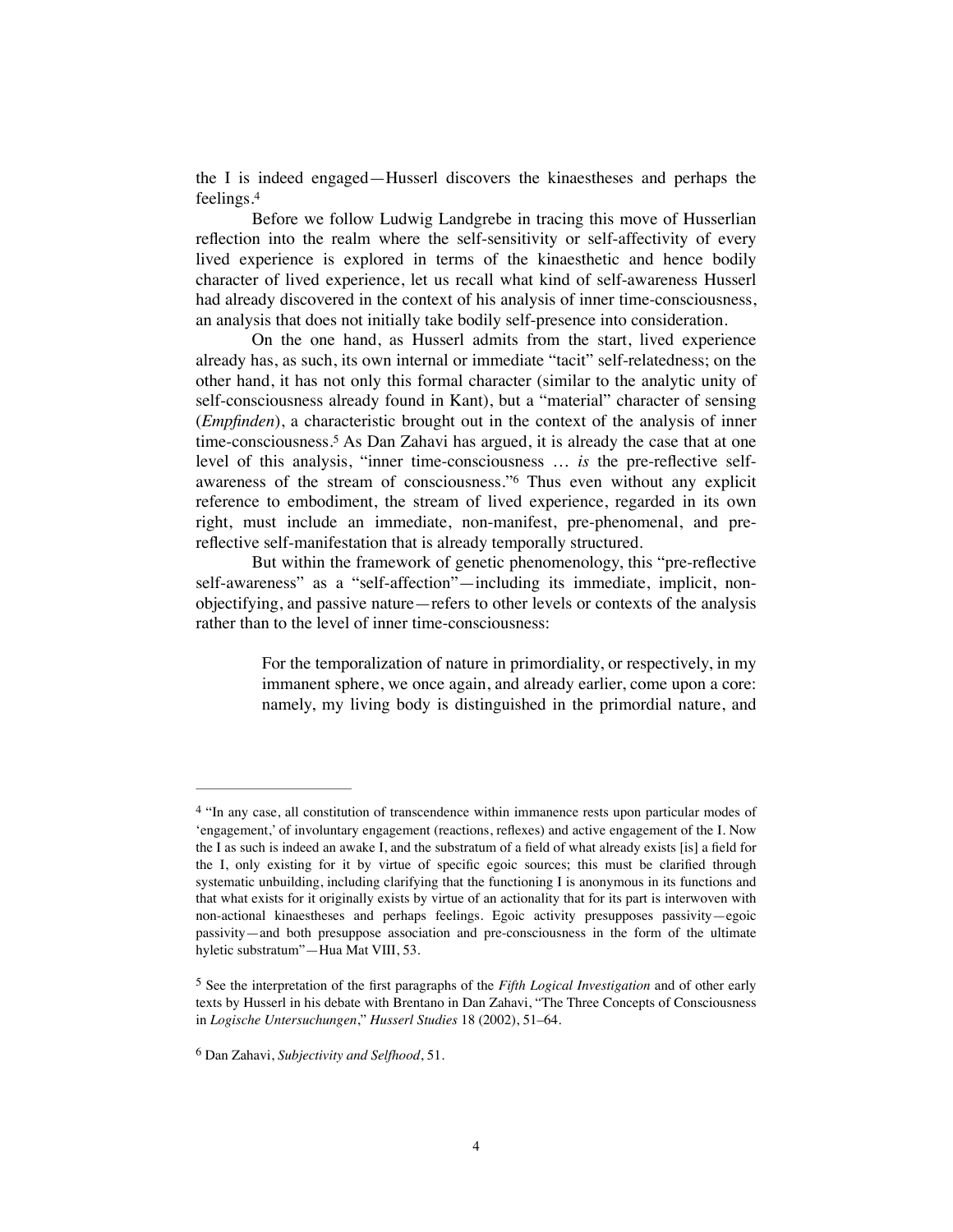<span id="page-4-2"></span>the perception of the living body [is likewise distinguished] for the primordial core-perception, for nature-perception.[7](#page-4-0)

The lived body that plays an important role in the passive self-constitution of empirical, personal subjectivity is already presupposed when it comes to the constitution of primordial nature. What impact does this functioning of the lived body, of the flesh, have on the event of appearing? When we can say with the later Husserl that the subject of the event of appearing is a bodily subject, how must the subjectivity of the event of appearing be reconsidered?

### **The I and the Body in Landgrebe's Interpretation of Husserl**

Let us begin with the intuitive evidence that in all our experience we inevitably encounter our own embodiment, and that a functioning subjectivity will therefore always already have to be an embodied subjectivity, at least to some extent. It seems Husserl also had such intuitive evidence in mind in the following:

<span id="page-4-3"></span>Experience of the body as a spatial body, an experience containing its variety of appearings and kinesthesias, refers back—as all such experience does—again to the body as a functioning body, so the perception of what is bodily and of the entire body itself already presupposes the body—that is, psychophysical experience[.8](#page-4-1)

Here it may not only be of historical interest to ask how Husserl maintains the relevance of subjectivity in contexts in which he unequivocally and deliberately abandons the Cartesianism of his classical writings, showing instead that the lived body is an essential dimension or even a core of subjectivity.

One of the most significant interpretations summarizing work in this field up to the late 1960s was a 1974 article on the problem of passive constitution in

<span id="page-4-0"></span>I quote the translation by Lanei Rodemayer of the following passage: "Für die Zeitigung der [7](#page-4-2) Natur in der Primordialität bzw. in meiner immanenten Sphäre stoßen wir noch einmal und schon früher auf einen Kern, nämlich in der primordialen Natur ist mein Leib ausgezeichnet und für die primordiale Kernwahrnehmung, für Naturwahrnehmung, die Leibwahrnehmung" (Hua Mat VIII, 111)—Lanei Rodemayer, "Levels of Constitution: Analyses in Husserl's Later Phenomenology" (paper presented at the International Research Summer School in Genetic Phenomenology 2018, "Edmund Husserl's C-Manuscripts: An Open Project," Warsaw, Poland, September 27, 2018).

<span id="page-4-1"></span>[<sup>8</sup>](#page-4-3) "Die raumkörperliche Erfahrung vom Leib, mit ihren Mannigfaltigkeiten von Erscheinungsverläufen und Kinästhesen, ist wie alle solche Erfahrung wieder zurückbezogen auf den Leib als fungierenden, so dass die Wahrnehmung vom Leiblichen und vom ganzen Leib schon den Leib, also psychophysische Erfahrung voraussetzt"— Edmund Husserl, *Zur Phänomenologie der Intersubjektivität. Texte aus dem Nachlass. Dritter Teil: 1929–1935*, ed. Iso Kern, *Husserliana*  XV (Den Haag: Martinus Nijhoff, 1973), 326, as quoted in Didier Franck, *Flesh and Body: On the Phenomenology of Husserl*, trans. Joseph Rivers and Scott Davidson (London: Bloomsbury Academic, 2014), 81.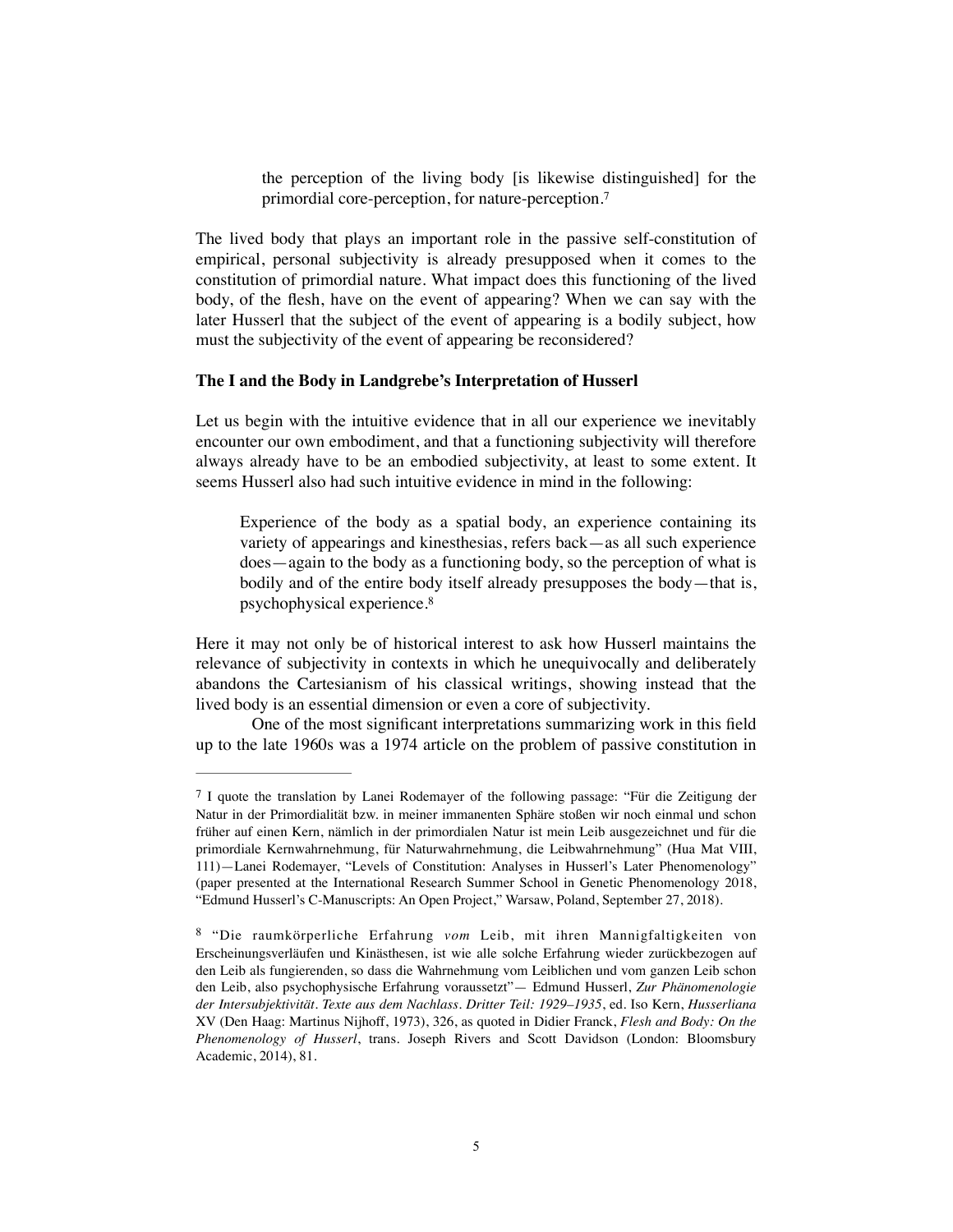<span id="page-5-3"></span>which Ludwig Landgrebe formulated three theses, the second of which is the mostessential for our purposes.<sup>[9](#page-5-0)</sup> In this study, he discusses what precedes the subjectivity of appearing in the sense of an "active constitution and synthesis" carried out by the "acts of the I," acts that take up a particular standpoint by means of an apperceptive meaning-bestowing. The original passivity in passive constitution must not only be distinguished from those active syntheses, but is presupposed in each active constitution carried out through the acts of the I. This passivity is thus in some sense prior to the conscious I.

<span id="page-5-4"></span>According to Landgrebe, the character of this dimension of lived experience is mysterious in that it is "passive"—that is, on the one hand, it takes place "'without the activity of the  $I'''$  (75/53)[.](#page-5-1)<sup>[10](#page-5-1)</sup> It is not a subjective act in the sense of the act of an active I but is a presupposition for such an act that has, on the other hand, the character of an event that is an event of the alive I, or of the life of the I: "'This entire primally streaming event is not a dead event; rather, egoic "performance" is [its] innermost motor'" (75/54).[11](#page-5-2)

<span id="page-5-5"></span>However, Landgrebe's first thesis lends itself to the following interpretation: this ultimate subjective foundation, the source of appearing, does not appear to itself originally. That which is phenomenalized out of it when it becomes, after the fact, a theme of reflection is not the original streaming of the lived experience itself, but a certain objectivation of it.

With his second thesis, Landgrebe then offers a more precise summary that provides support for the intuitive view with which we began—namely, that

<span id="page-5-0"></span><sup>&</sup>lt;sup>9</sup>The three theses are as follows: "1) The 'depth-dimensions' of the process of constitution cannot be attained by phenomenological reflection. 2) The functions of corporeality belong to the functions of passive pre-constitution and thereby to 'transcendental subjectivity.' 3) The primal streaming event of 'transcendental subjectivity' is to be understood as a creative process"—Ludwig Landgrebe, "Das Problem der passiven Konstitution," [1974] in *Faktizität und Individuation*  (Hamburg: Felix Meiner, 1982), 71–87, here 73; "The Problem of Passive Constitution," trans. Donn Welton, in Ludwig Landgrebe, *The Phenomenology of Husserl: Six Essays*, ed. Donn Welton (Ithaca, NY: Cornell University Press, 1981), 50–65, here 51–52. In the remainder of the present essay, all parenthetical page numbers refer to this work; although in many cases the quotations have been newly translated and thus depart from the published English translation, page references to the latter will be provided for the convenience of the reader, following the page number for the German text and separated from it by a slash. Note that in the quotation just cited, the term "creative" is intended in contrast with apperception, i.e., the "apprehending and determining of something *as* something" (71/50).

<span id="page-5-1"></span> $10$  Citations to this piece will appear as parenthetical references. The phrase from Ms. C 17 that Landgrebe is quoting here can now be found in Edmund Husserl, *Zur phänomenologische Reduktion. Texte aus dem Nachlass (1926–1935)*, ed. Sebastian Luft, *Husserliana* XXXIV (Dordrecht: Kluwer Academic Publishers, 2002), 179 (subsequently cited as Hua XXXIV).

<span id="page-5-2"></span> $11$ The sentence quoted from Ms. C 10 can now be found in Hua Mat VIII, 199; Landgrebe himself took the quotation from Klaus Held, *Lebendige Gegenwart* (Den Haag: Martinus Nijhoff, 1966), 103, where Held comments that "dead" should be understood as "non-living" in the sense of something "foreign to the I."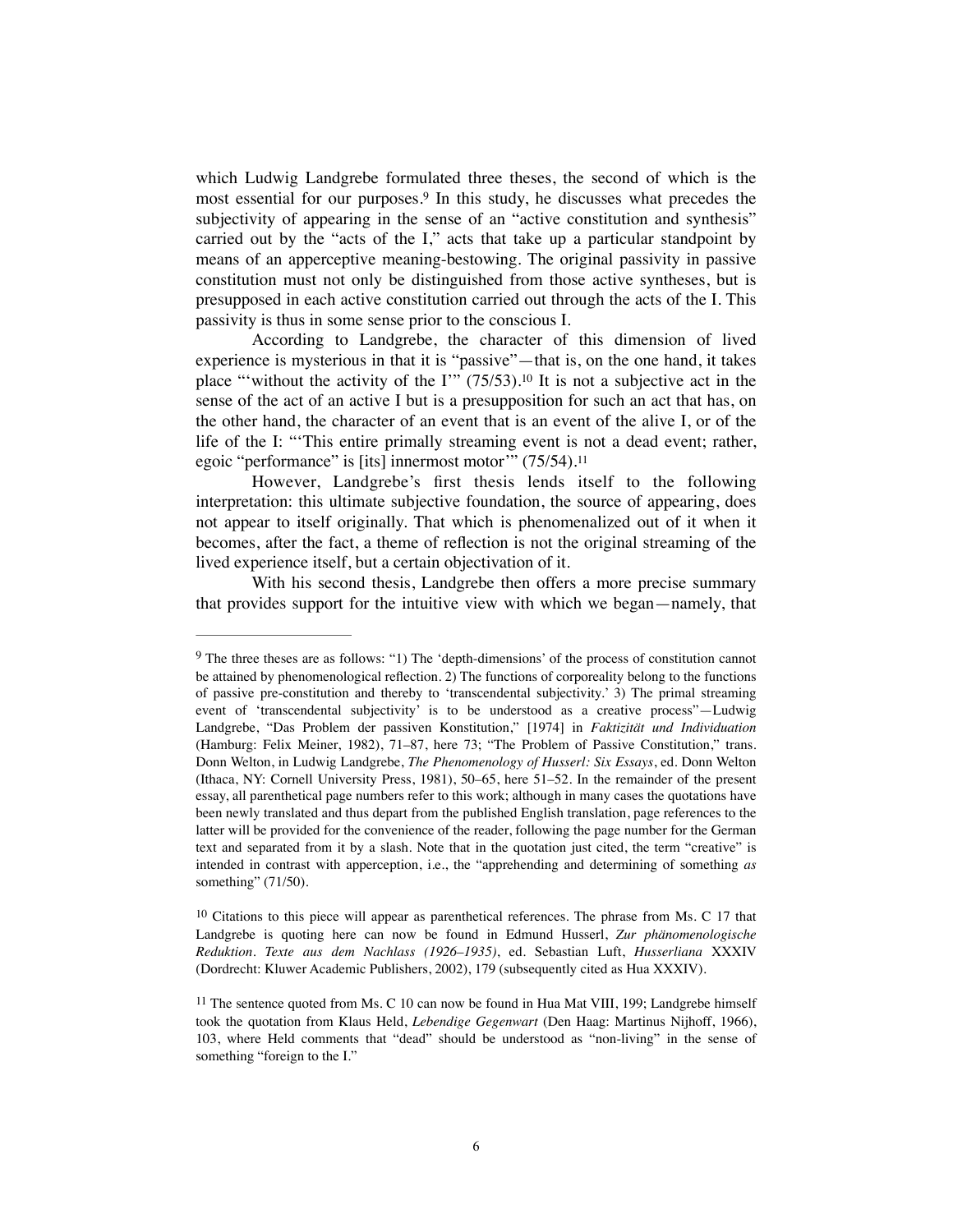the body for Husserl is not only a constituted unity of meaning that appears as an object (the body that I *have*), but also a constitutive or even constituting power thanks to which appearing takes place. The question we are interested in would be whether my body itself does necessarily appear only in its tacit interconnection with anonymously functioning lived experience, or whether it is also given in yet another, non-phenomenal way. To what extent does the lived body take part in subjective appearing as such—that is, to what extent is embodiment itself anonymous—and how does my own embodiment nevertheless separate itself from this anonymity so that in this separation, it may become a polarizing factor marking the moment of transition from an anonymous process (one that does not appear to itself) to a subjective event of appearing? These are questions that arise in connection with Landgrebe's second thesis according to which "*the functions of embodiment themselves belong to the functions of passive pre-constitution and thereby to 'transcendental subjectivity*'" (78/56).

Now there is indeed a connection between such functions of embodiment on the one hand and the anonymous streaming of the pre-phenomenal foundation of appearing on the other, a connection rooted in the passive synthesis that provides the material for the active determination of the hyletic contents constituted in inner time-consciousness. It is genetic phenomenology that notes this connection between the emergence of concrete impressions based on affection and the role of kinaesthesia in this event. Landgrebe gives the following examples: in the case of the perception of sounds, the hyletic datum of a tone (a tone constituted as enduring thanks to the fact that its fading away is sustained by retentions) only becomes an impression, something given, thanks to a listening that is not just an "inner act of attention," but "already presupposes previous kinaestheses such as turning the head to hear" (81/59), or in the case of visual data, the movement of the eyes. When we connect the analysis of the temporal constitution of hyletic data in inner time-consciousness with the analysis of the kinaesthetic syntheses, we find, according to Landgrebe, that "*without impressions, there are no time-constituting achievements and without kinaestheses there are no impressions*" (81/59). Thus according to these considerations, impressions emerge "in a kinaesthetic process without which there would be no living streaming present, which cannot be thought of otherwise than as a primal-impressional present" (81/60).

Moreover, if each affection leading to an impression is "originally an affection of sense organs as organs of my body," and if "kinaesthetic movements are the conditions of possibility for the affections of the sense organs," then Landgrebe considers it necessary to acknowledge embodiment "*not only as constituted, but as constituting*" (82/60).

But the lived body that functions as a condition for any affection itself remains non-manifest, non-phenomenal, in at least one of its functions. This seems to follow from Landgrebe's thesis that "anything whatsoever that can become a datum for me is already determined through the organization of the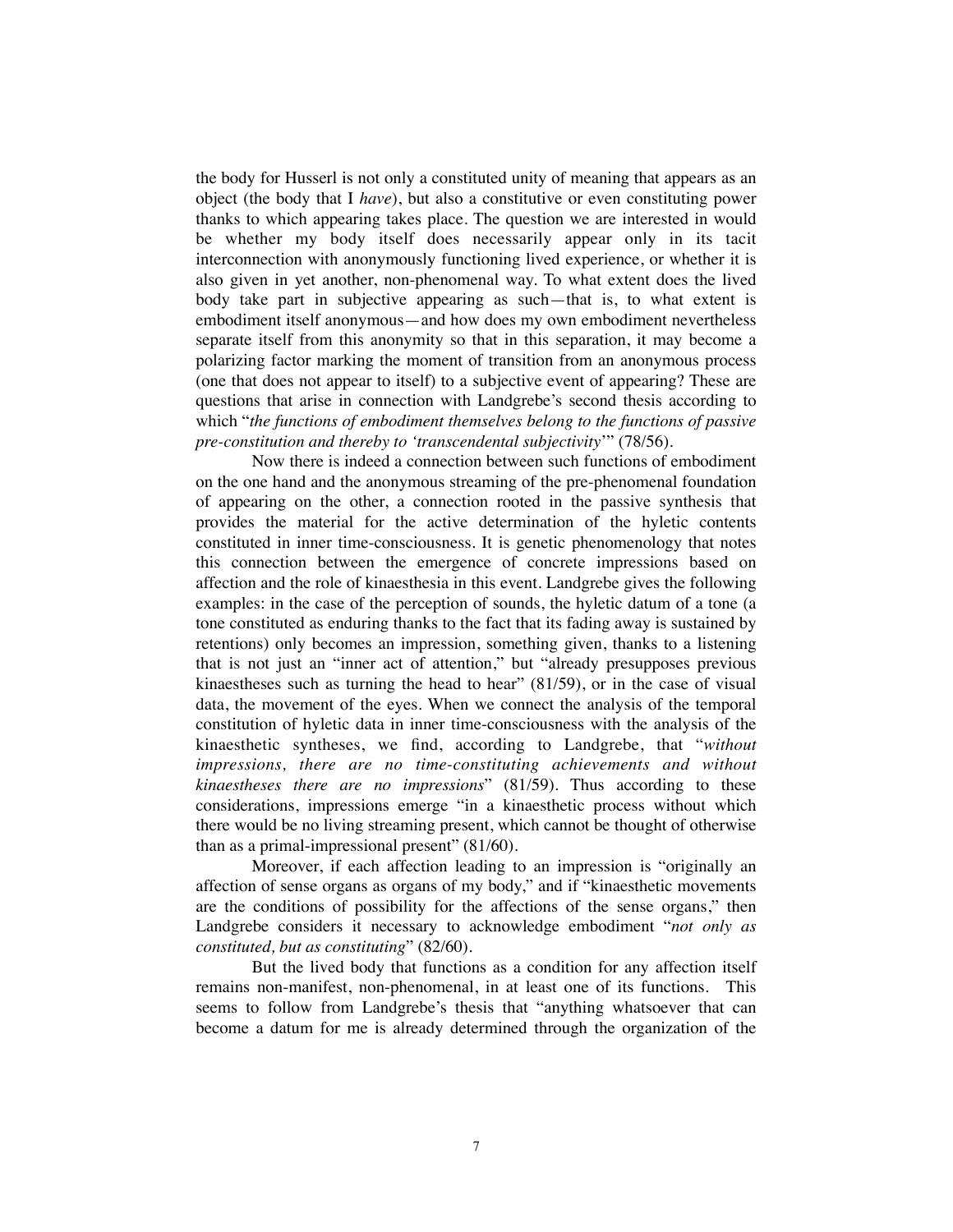sensory fields related to the body" (82/60). In this function, then, the lived body itself does not enter into the perceptual field.

<span id="page-7-2"></span>The temporal self-constitution of the stream of experience, which is itself anonymous in its original passivity, nevertheless proceeds in connection with such bodily functions as kinaesthetic activity and passivity. Our own lived body does also appear in the perceptual field, even in the primordial field: it not only appears as an intersubjectively constituted object (*Körper*), but already appears as *Leib*.<sup>[12](#page-7-0)</sup> Yet in order to appear, the body must be lived: it must be lived as mine, it must be *my* lived body. In this sense, the experience of one's own body, associated with the anonymous stream of lived experiences beneath the "pure I," must also be a subjective power that transcends this very anonymity insofar as it is a particular self-relation intrinsic to embodied subjectivity itself. It thereby seems that this implicit experiencing of the self—here, for example, as a possibility of movement—should entail at the outset a subjective polarization of the stream of experiences, a stream that would otherwise remain anonymous. It even seems that this bodily "I can" could be the origin of the centering of the stream of experiences into the I.<sup>[13](#page-7-1)</sup> Indeed, the one is not possible without the other: without an experience of the possibilities available to the body, without a bodily experience of the "I can," there can be no activity of self-relating experience, no activity of a conscious I.

<span id="page-7-3"></span>On the other hand, Landgrebe considers the genetic link between the body and the I as follows: "the body only gradually appropriates itself as available" (82/61). Thus movement does in fact precede consciousness of the possibility of having bodily movement at one's disposal. Nonetheless, according to Landgrebe, the body in this facticity of involuntarily movements is not yet constituted as *my* body. "The body," he writes, "is only *my* body thanks to the fact that I apprehend its organs as the totality of what is immediately available to me" (82/61). From the standpoint of the genesis of the body as my own, as an organ that I have freely at my disposal, one must presuppose a kinaesthesia that is not free, an involuntary kinaesthesia, as the genetic foundation for the possibility of experiencing the "I can" that characterizes the manner in which I have my own body, even if actually having our own body at our disposal occurs "before we have this consciousness of it" (82/61).

In this connection, Landgrebe (83/61) refers to *Ideas II* in order to formulate a conclusion that is important for our question: "The 'I move,' the 'I

<span id="page-7-0"></span><sup>&</sup>lt;sup>[12](#page-7-2)</sup> See Edmund Husserl, *Cartesianische Meditationen und Pariser Vorträge*, ed. Stefan Strasser, *Husserliana* I (Den Haag: Martinus Nijhoff, 1950), §44.

<span id="page-7-1"></span><sup>&</sup>lt;sup>[13](#page-7-3)</sup> James Mensch, *Postfoundational Phenomenology* (University Park: Pennsylvania State University Press, 2001), 43.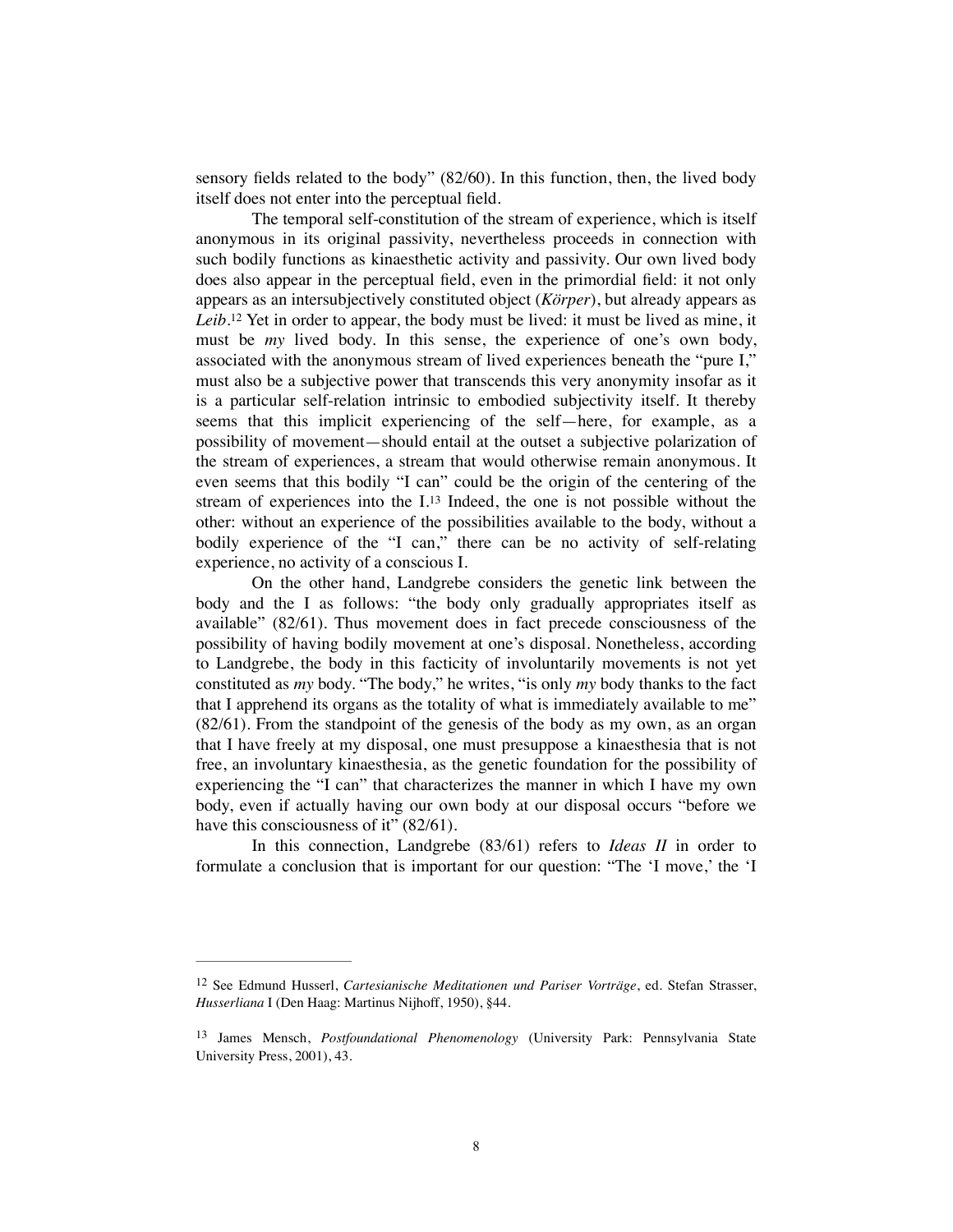<span id="page-8-3"></span>do,' originally precedes the 'I can do.'"<sup>[14](#page-8-0)</sup> Landgrebe adds  $(83/61)$  that the capability-consciousness proper to holding sway in the body genetically precedes any developed I-consciousness, so that the discovery of what is *mine* precedes the discovery of the *I*.[15](#page-8-1)

<span id="page-8-4"></span>Thus the explanation from the perspective of phenomenological genesis is as follows: the spontaneity of an activity that justifies positing the I as a center from which activity can be initiated is originally undisclosed. It nonetheless governs the activity, albeit in a manner undisclosed to itself—a manner that can more precisely be characterized as a "bodily feeling" that we could interpret as an inwardness preceding the developed consciousness of the I, an inwardness lived as a (satisfied or unsatisfied) bodily feeling connected with the accomplishments of kinaesthesia.

According to Landgrebe (85/63), the question of subjectivity and the embodiment of the original streaming of experiences that is the origin of appearing beyond reflection must ultimately be thought in keeping with the following remark by Husserl expressing the paradox not only of embodied subjectivity, but of subjectivity as such: "the streaming is always in advance, but theI is always also in advance."<sup>[16](#page-8-2)</sup> This means that the streaming cannot be taken as a diffuse process that might somehow explain the individuation of the I; instead, the principle of individuation must already bear this streaming process within itself:

> <span id="page-8-5"></span>The process is indeed anonymous, and its original performance cannot be brought within the purview of reflection; nevertheless, we may say of it that it cannot produce individuation: rather, it is the case that in order for the process to *exist* at all, an organization is already presupposed that can be experienced in each case as "my body" and "my I belonging to it." (85f./64)

It would then seem that the centering brings a feeling of the body in kinaesthesia into the anonymity of the original stream of experiences, and that in this sense not only is the body the origin of what I experience as mine—an experience that precedes the explicit consciousness of the I—but the centering itself also takes place through the body, and thereby a certain individuation of the stream of experiences takes place through the lived body as well.

<span id="page-8-0"></span>Edmund Husserl, *Ideen zu einer reinen Phänomenologie und phänomenologische Philosophie.* [14](#page-8-3) *Zweites Buch: Phänomenologische Untersuchungen zur Konstitution*, ed. Marly Biemel, *Husserliana* IV (Den Haag: Martinus Nijhoff, 1952), 261 (subsequently cited as Hua IV).

<span id="page-8-1"></span><sup>&</sup>lt;sup>[15](#page-8-4)</sup> See Hua IV, 258n.

<span id="page-8-2"></span><sup>&</sup>lt;sup>[16](#page-8-5)</sup> See Hua XXXIV, 181.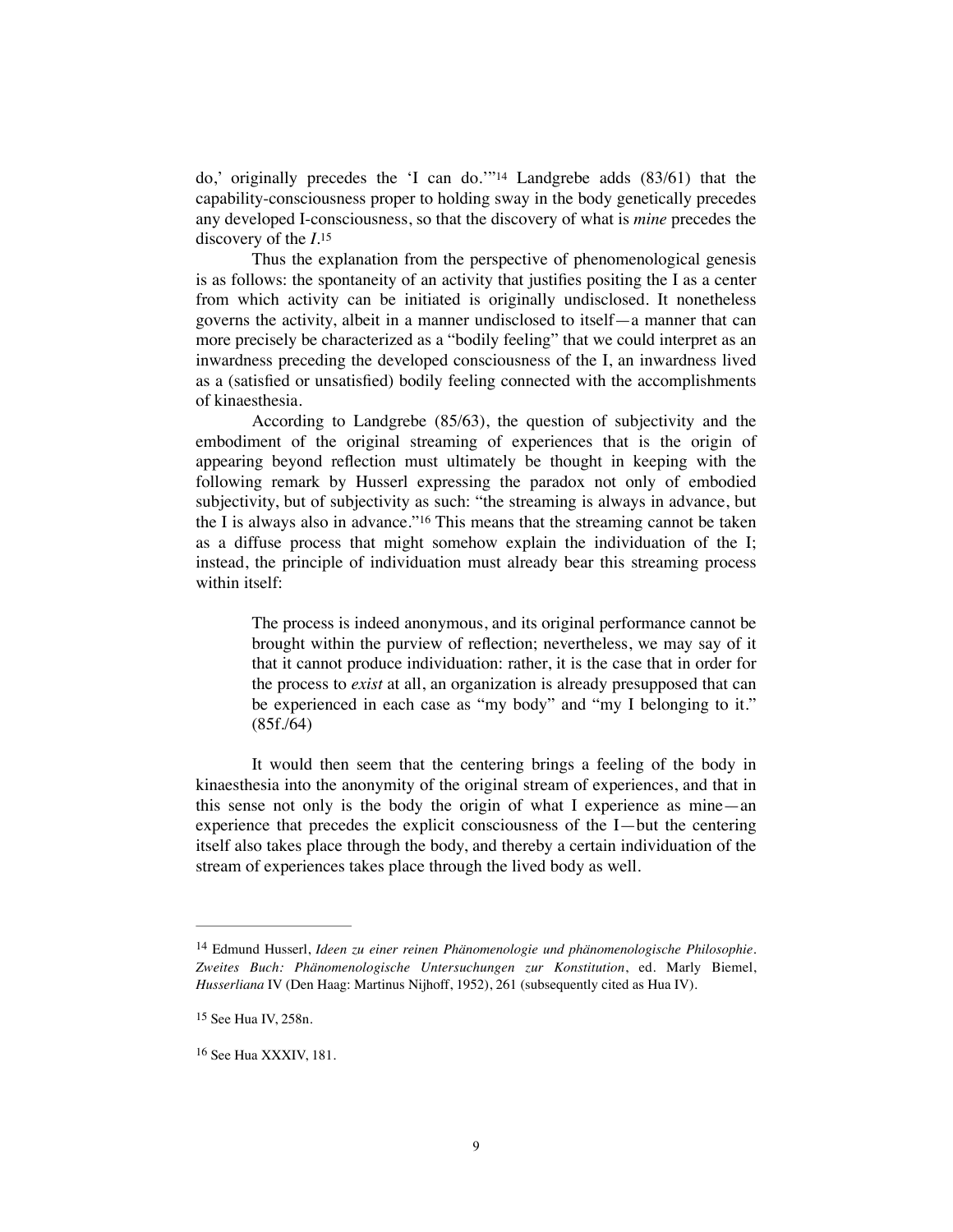However, Landgrebe denies this in the course of his interpretation of the relationship between the I and the body:

*Subjectivity is therefore not individuated through the body* as Merleau-Ponty thought, since the presupposition for there being a body at all is that someone has it and has already learned to have it at his/her disposal, even before discovering him/herself as an I. The body does not discover itself as an I ...— rather, in each case I discover my body, the body does not disclose itself as an I. (86/64)

In this manner, Landgrebe defends Husserl's concept of the "pure I" as an irreducible moment of subjectivity, albeit with the qualification that for Husserl himself, this is only a matter of an "I" in an equivocal sense; in reality, the "pure I" is a stopgap expression chosen for an "*absolute principle of individuation*"  $(86/64).17$  $(86/64).17$ 

<span id="page-9-2"></span>Thus for Landgrebe the body is not the origin of subjectivity in the sense of bringing about the individuation or singularity of the stream of experiences. The I is "pure" because "it cannot be understood as corporeal," as Landgrebe literally says, adding that "the pure I is the presupposition for something like the body to be given" (86/64). If both the streaming and the I are co-original, it then follows for Landgrebe that "*the being of each I* is *an absolute facticity in the same manner as the primal streaming*" (87/65).[18](#page-9-1)

## <span id="page-9-3"></span>**Conclusion**

What follows from this with regard to the role of the body in the event of appearing? In the article to which the present essay is devoted, then, Landgrebe

<span id="page-9-0"></span><sup>&</sup>lt;sup>[17](#page-9-2)</sup> Similarly, as Landgrebe says elsewhere in his article, "That there is always a center of spontaneity in each case cannot be further derived from anything else" (83/61). See also Husserl: "We must then also show that activity presupposes affection, and what we eventually come back to is that even the I is subject to ontic constitution, that underlying the I as always already constituted (although anonymous in each case) there is a pure I-pole, that the ontification of the I always already presupposes an I in function—an I that for its part needs affection in order to function, and even to function for I-ontification"—Hua Mat VIII, 187.

<span id="page-9-1"></span> $18$  As Zahavi notes, there is no "intersubjectivity" that would exist prior to individuation and would then subsequently undergo a "'centering'; rather, transcendental intersubjectivity 'contains transcendental subjectivity within itself' ... as the place of its unfolding"—and as he goes on to say, "Husserl obviously does hold the view that one can speak of the I as the principle of unity of the stream of consciousness without bringing in the effective performance of others. At this very rudimentary level, there is an operatively functioning accomplishing that is in fact solitary, that is not in fact brought about by way of others." Thus according to Zahavi, the sphere of primordiality is justified in view of the fact that "one cannot conceive of intersubjectivity independently from a (possible) plurality of individuated subjects"—Dan Zahavi, *Husserl and Transcendental Intersubjectivity*, trans. Elizabeth A. Behnke (Athens: Ohio University Press, 2001), 84.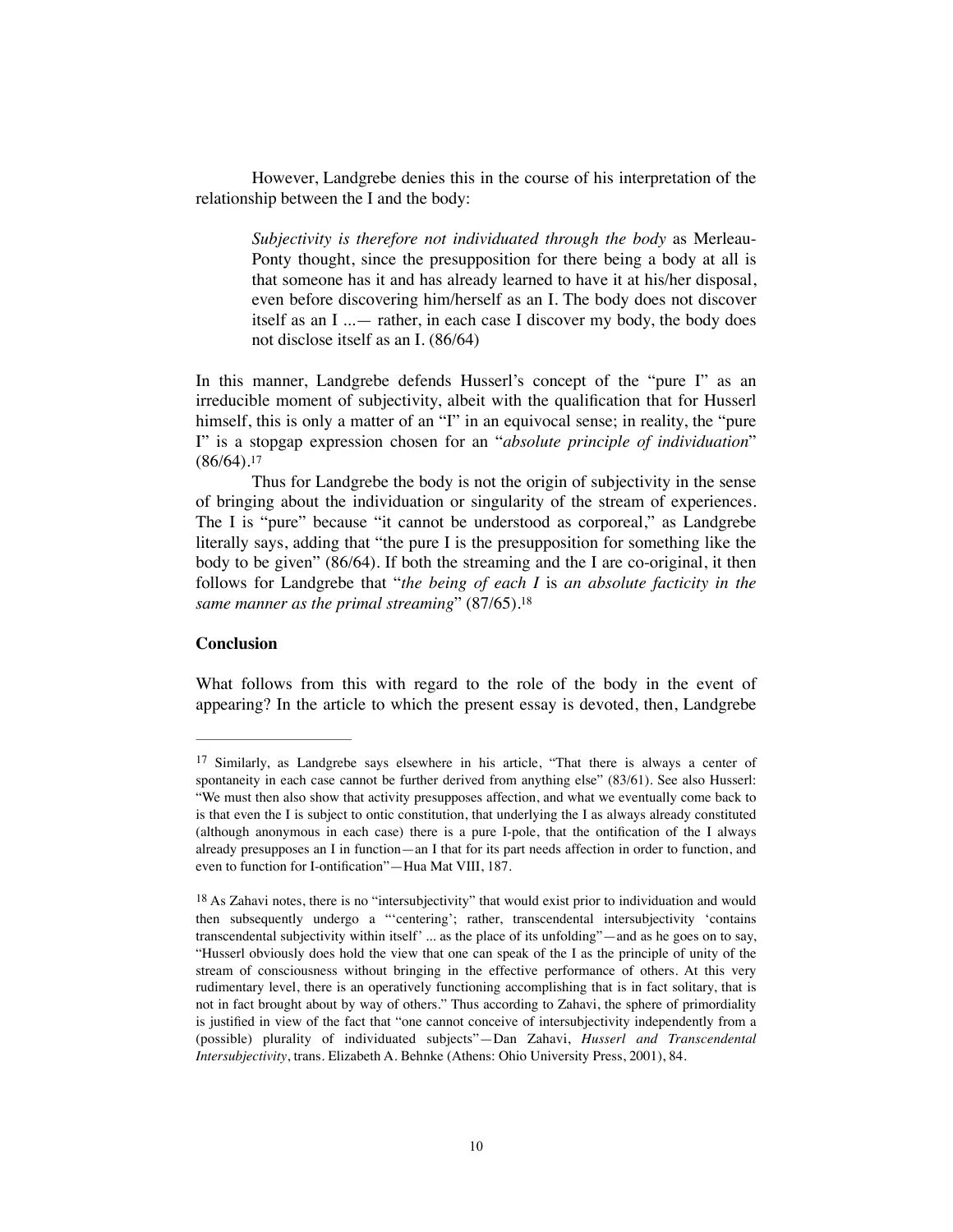also takes a particular unequivocal stance on this issue within the framework of the discussion of his third thesis: the original stream of transcendental subjectivity's experiences is experienced as an event that

runs, so to speak, through our body and through the body of all the others we share our world with. However, it is differentiated from the very beginning into that which we have at our disposal, within certain limits, as *our* bodily-kinaesthetic event, and that which comes toward us, thereby affecting us; in the immediacy of its coming toward us, it is not at our disposal, and in this sense it is "*extra-corporeal*" ["*ausserleiblich*"]. It nevertheless shows itself to us as something that stands in an inseparable relationship with what anyone can experience as *his/her own* body. (84/62f.)

On the basis of this interpretation of Husserl's genetic phenomenology, we may then say that there is no appearing that is not an appearing for an I; thus for Husserl the event of appearing always has a subjective character in which embodiment participates to a significant extent. Although for Landgrebe embodiment is not the origin of the subjective character of the event of appearing, it is certainly a specific condition for this event, which accordingly allows him to say that transcendental subjectivity has a bodily character. The facticity of embodiment—the fact that before the I becomes conscious, it is preceded by the feeling of the body as mine (for example, in the accomplishments of kinaesthesia)—is not a "primal" fact (*Urfactum*) in the sense of something that could not be further explored[.](#page-10-0)<sup>[19](#page-10-0)</sup> Instead, this character of irreducible facticity pertains to the fact "that there is always a center of spontaneity in each case," a center that according to Landgrebe "cannot be further derived from anything else" (83/61)—this is why it is a kind of *primal*  fact.

<span id="page-10-1"></span><span id="page-10-0"></span> $19$  An approach that does attempt to explore kinaesthetic activity is developed in works by Elizabeth A. Behnke. Cf., e.g., her "Bodily Protentionality," *Husserl Studies* 25 (2009): 185–217. She shows there that embodiment is a "*continuously ongoing act*" in the following sense: "Embodiment in the sense meant here must therefore be sharply distinguished from the *Verleiblichung* and *Verweltlichung* [of some disembodied mind] …; instead, it has to do with the ongoing streaming life of the I": "Thus any new kinaesthetic enactment arises from a constellation of kinaesthetic possibilities already in play, and this continual actualization of kinaesthetic capability is precisely what the phrase 'embodiment as an ongoing act' signifies here" (ibid., 191, 192). Lanei Rodemayer ("Levels of Constitution") indicates a different direction of analysis: "At the level of passive synthesis (and even in a rudimentary way at the primordial level), different types of sensations are grouped together, based upon their similarity to one another. The sensory experiences of my body stand out as belonging to one another. As they are grouped together through association, my body becomes constituted through passive synthesis as both a subjective cluster of experiences belonging to me, and as an object in relation to other objects of experience. In this way, my body is a continual experience through time—and at every level of constitution."